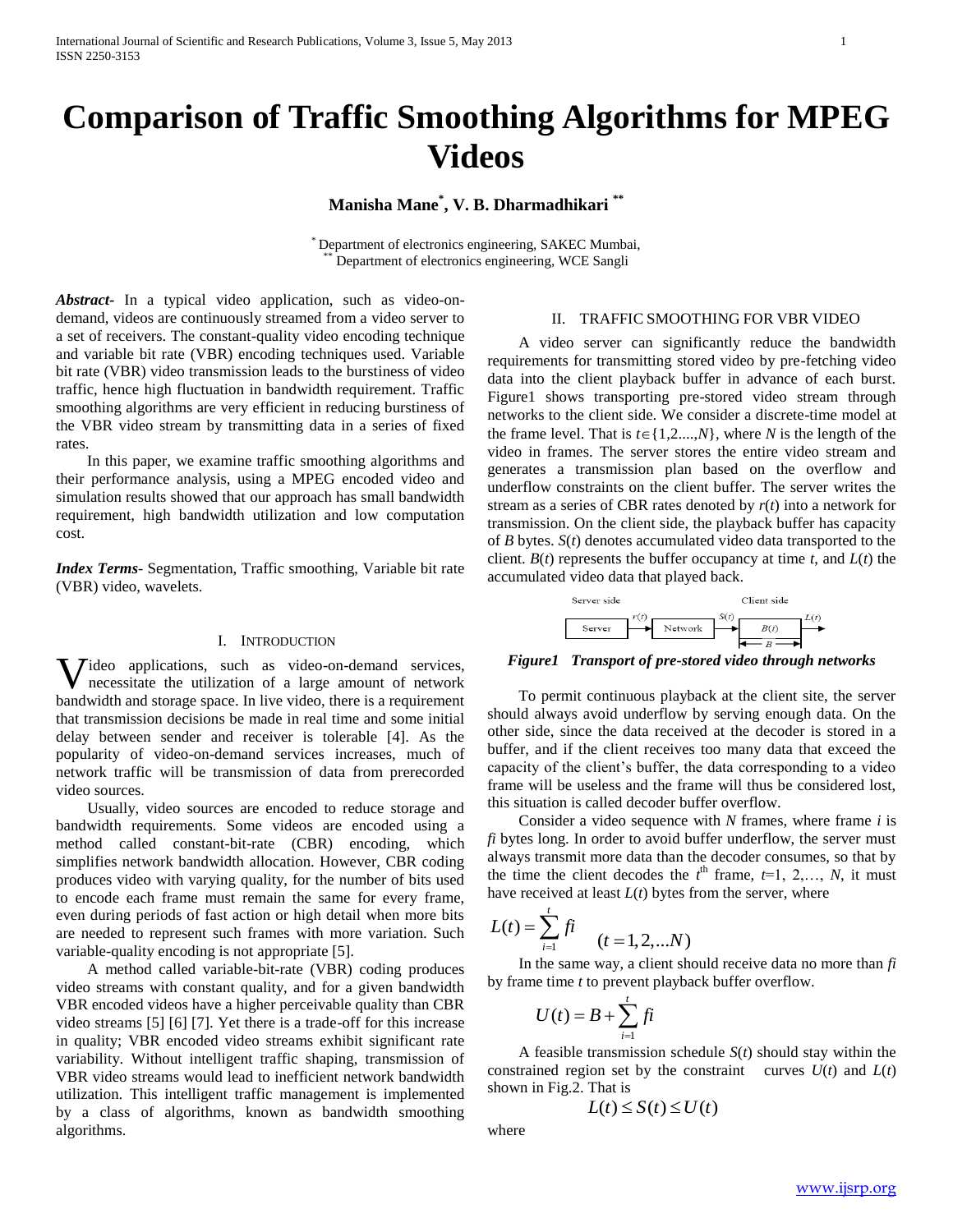

*Figure.2 Transmission schedule*

# III. BANDWIDTH SMOOTHING ALGORITHMS

### *3.I): Segment-Based Traffic Smoothing Algorithm:*

 In this section, a segment-based traffic smoothing algorithm is proposed.[2] We construct a feasible transmission schedule based on the following criteria. 1) each CBR transmission segment should be as long as possible, in order to make the traffic as smooth as possible. 2) to avoid underflow, the server should transmit enough data to permit continuous playback at the client site; to avoid overflow, the server must limit the amount of prefetching to client buffer; so the transmission rate must be increased or decreased to ensure feasibility. 3) in order to minimize the possibility of overflow or underflow but make each video segment as long as possible, the starting point of a segment should be far away from the boundary of the constrained region, so the middle point of the constrained region is selected as the starting point of each run.

Half of the capacity of the client buffer size  $(B/2)$  is selected as the initialization buffer size. Taking the average transmission rate of each segment as the transmission rate of the segment makes the buffer occupancy at the starting of each segment the same as the initialization buffer size. Each run ends at the middle of the capacity of the client buffer where it starts, each portion of the video stream corresponding to a run is called a segment. And so algorithm is also called segment-based traffic smoothing algorithm.

A cost function  $C(j,k)$  associated with a transmission schedule, which represents the maximum client buffer requirement over interval [*j*,*k*], is given by,

$$
C(j,k) = \max_{j \le t \le k} \left| \sum_{i=j}^{t} r_{(i)} - ft \right|
$$

where



 is the transmission rate during frame slot *i* of the smoothed video stream which equals the average rate of the segment over interval  $[j,k]$ . The cost must be obviously smaller than  $B/2$  to guarantee no overflow or underflow of the playback buffer, because half of the capacity of client buffer size (*B*/2) is selected as the initialization buffer size.

## *3.II): Piecewise Constant Rate Transmission and Transport (PCRTT)*

 The piecewise constant-rate transmission and transport (PCRTT) algorithm [4] divides the video stream into segments with fixed size intervals to create a transmission schedule. The transmission rate for the algorithm is set by taking the average frame size for each segment; each segment corresponds to one run in the transmission schedule.

 Transmission rate during frame slot *i* of the smoothed video stream which equals the average rate of the segment over interval  $[j,k]$  is given by,

$$
r(i) = \sum_{t=j}^{k} \frac{f_t}{(k-j)}
$$

 Then the algorithm raises the transmission schedule to avoid client buffer underflow. An initial delay is introduced to the plan so that the client buffer will contain data when playback begins. From the transmission schedule, the algorithm computes the minimum client buffer size to avoid overflow.

 The main advantage of this method over other methods is that for small buffer sizes, PCRTT creates bandwidth plans that have near optimal peak bandwidth requirements, while requiring very little computation time. Since a PCRTT plan consists of fixed-size intervals, the bandwidth changes occur after constant times. This can be useful for the multiplexing of several streams. Another advantage of PCRTT is that it can produce bandwidth plans with a meaningful lower bound on the minimum time between rate changes

#### *3.III):Dynamic Programming Based Smoothing:*

 This dynamic-programming (DP) smoothing algorithm is a bandwidth smoothing algorithm which permitting rate changes at any multiple of L without restriction. The algorithm produces the optimal transmission schedule. We assume that the video length N is a multiple of the segment size L,  $N = ML$ , with M time segments numbered from 0 to M-1.

 We apply DP to find the optimal transmission schedule for subset of the video stream containing frames [0, kL-1] for  $k \in$  ${1, 2, \ldots, M}$ . Fig.3 provides an explanation of DP approach. First, we focus on the first two segments of the video stream [0, 2L-1]. There are two possible transmission schedules, and finding the winning one with the smaller cost involves little computational effort. Then, we consider the optimal segmentation of the first three segments [0, 3L-1]. There are four possible ways of placing rate changes into the transmission schedule no rate changes, at frame L, at frame 2L, and at both L and 2L but our previous comparison allows us to reduce the comparisons to three options, since we know the optimal transmission schedule for the two cases where there is a rate change at frame 2L. figure 3 explains the description for this algorithm is presented in [1].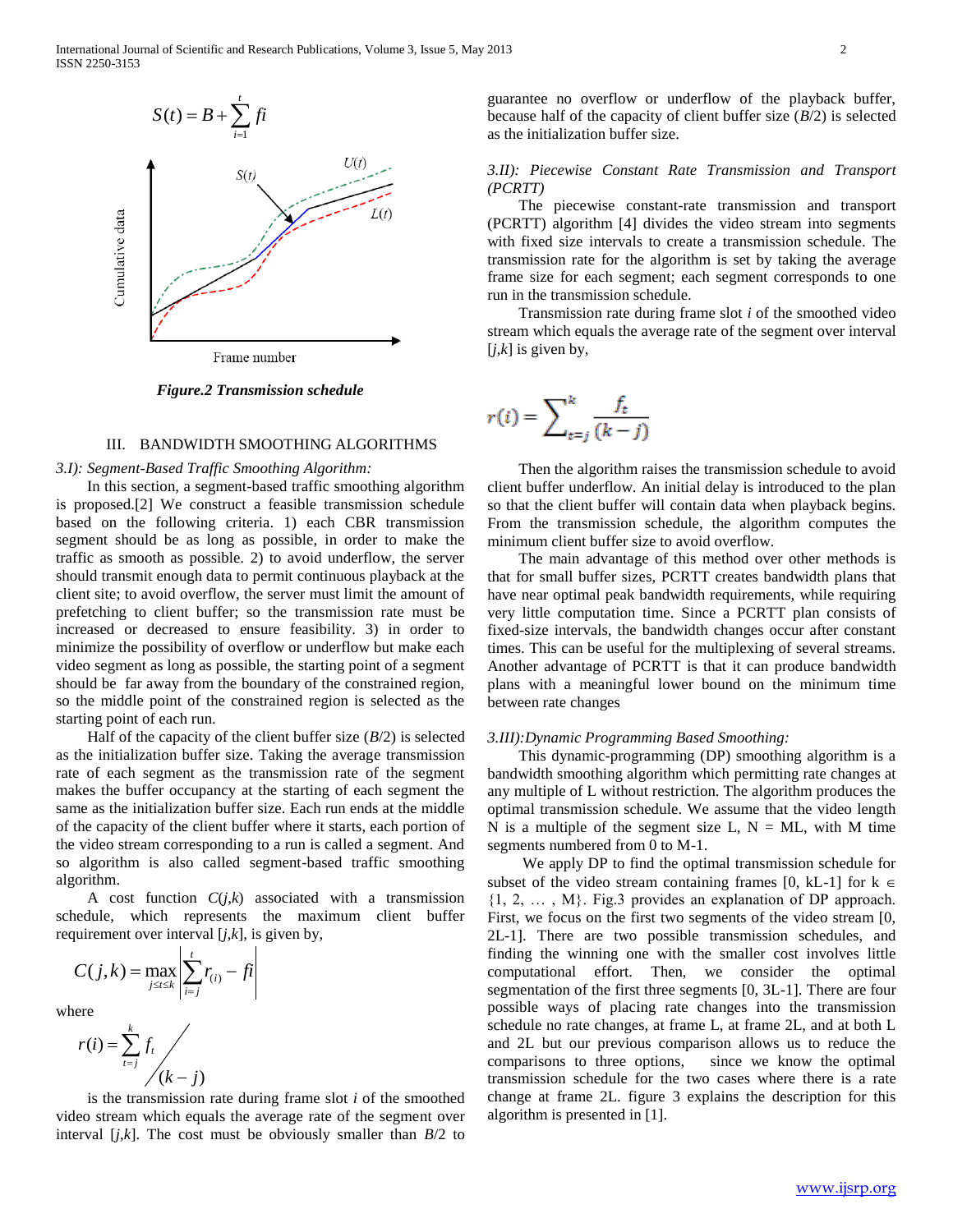

*Figure.3: fig shows dynamic programming process.*

 If we define Ck\* as the minimum cost associated with the best transmission schedule  $x^*$  for frames [0, kL-1], then the relation

$$
C^*_{k} = \min_{0 \leq t \leq k} \left[ \max(C^*_{t}, \Delta C_{tk}) \right]
$$

Is satisfied for  $k \in \{1, 2, ..., M\}$  where  $\Delta C t$ , k is the minimum cost associated with transmitting at rate u(j) over tL  $\leq$  j  $\leq$  kL-1 and u(j) is the transmission rate at frame-time n. when k=M,

$$
\Delta C_{t, k} = \max_{i \in [t.., kL-1]} \left| \sum_{j=0}^{i} (u_{(j)} - f_j) \right|
$$

 to find the optimal transmission schedule for the video stream, once the minimum costs found for  $k \in \{1, 2, ..., M\}$ , then a backtracking function  $b(k)$  of k, is defined as

$$
b(k) = \arg\min_{0 \leq t \leq k} \left[ \max(C^*_{t}, \Delta C_{t,k}) \right]
$$

to recover the optimal transmission schedule.

#### *3.IV): Wavelet-based Traffic Smoothing (WTS) Algorithm:*

 Recently, wavelets [8]–[9] have been well developed as a multi resolution signal analysis and processing tool and applied successfully in many fields, such as image compression, denoising and network traffic modelling. Since wavelets can analyze and reconstruct signals with multiple resolutions, they are suitable for approximating video traffic at multiple scales. We use the Haar wavelet due to its simplicity and the averaging (smoothing) effect the low-pass Haar filter has on video traffic.

Existing traffic smoothing algorithms do not address variability on multiple levels because they implicitly treat a video stream as having only one resolution In contrast, proposed WTS algorithm provides traffic smoothing at multiple resolutions. The wavelet tree structure in WTS makes the algorithm flexible in its behaviour.

 The discrete Haar wavelet transform represents a 1-D signal x(t) of length N in multiple resolutions. The analysis at different scales can be represented by a binary tree  $T_{\text{max}}$  of lowpass wavelet coefficients as shown. Assume that  $T_{\text{max}}$  has depth  $J_{\text{max}}$ . In the wavelet transform, j indexes the scale of analysis:  $j=0$ indicates the coarsest scale or lowest resolution of analysis, which corresponds to the root of the binary tree; the larger the j, the higher the resolution of the analysis. We index each node of  $T_{\text{max}}$  at depth j(0≤ j≤ J<sub>max</sub>) by a tuple (j,k) and associate it with the low-pass wavelet coefficient given by

$$
u_{j,k} = \frac{2^j}{N} \sum_{i=N_{\frac{j}{2}j}}^{ \frac{Nk+1}{2} - 1} x(i),
$$
 for k=0,....2<sup>j</sup>-1.

 The wavelet-based traffic smoothing (WTS) algorithm [8] calculates a binary tree in which each node represents smoothing at different resolutions. The full tree corresponds to the original video, with each segment of the video stream matching to a leaf node, while a node at a higher level stores one transmission rate for multiple segments of the video. This algorithm builds a binary tree by setting transmission rates for all leaf nodes to the average frame size for each segment; then, in a bottom-up traversal, non-leaf node transmission rates are set to the average rates of each node's children. Next, the algorithm associates a cost with each node at resolution *j* and offset *k* using as the cost metric the minimum client buffer requirement when *rj,k* is set as the transmit rate over frames

$$
[2^{-j} KN, 2^{-j} (K+1)N-1] \text{ is given by}
$$
  

$$
Cj, k = \max_{t \in [2^{-j} KN, 2^{-j} (K+1)N-1]} \left| \sum_{i=0}^{t} r_{(j,k)} - ft \right|
$$

 Finally, the WTS algorithm prunes the binary tree to the smallest size that satisfies the constraint requiring the maximum cost of the pruned tree's leaf nodes to be less than the client buffer size. Typically, a node higher in the tree, one which generates a longer run, requires a larger client buffer size to avoid buffer underflow than does one of its child nodes, so a balance is made between runs of greater length and the client buffer size required by a transmission schedule comprised of such runs.

#### IV. PERFORMANCE EVALUATION RESULTS

 In this section, we compare the segment based algorithm, DPS, PCRTT and WTS smoothing algorithms based on widely accepted performance metrics including rate changes per unit time, peak rate requirements, and variability of bandwidth requirements.

 To evaluate how these algorithms perform over time, we utilize M-PEG encoded video. For our comparisons we select a 13245ms long video, encoded at different frames per second quality, resulting in an average bit rates. By testing performance of smoothing algorithms across a wide range of typical client buffer sizes, we get an accurate measure of how they perform under realistic settings.